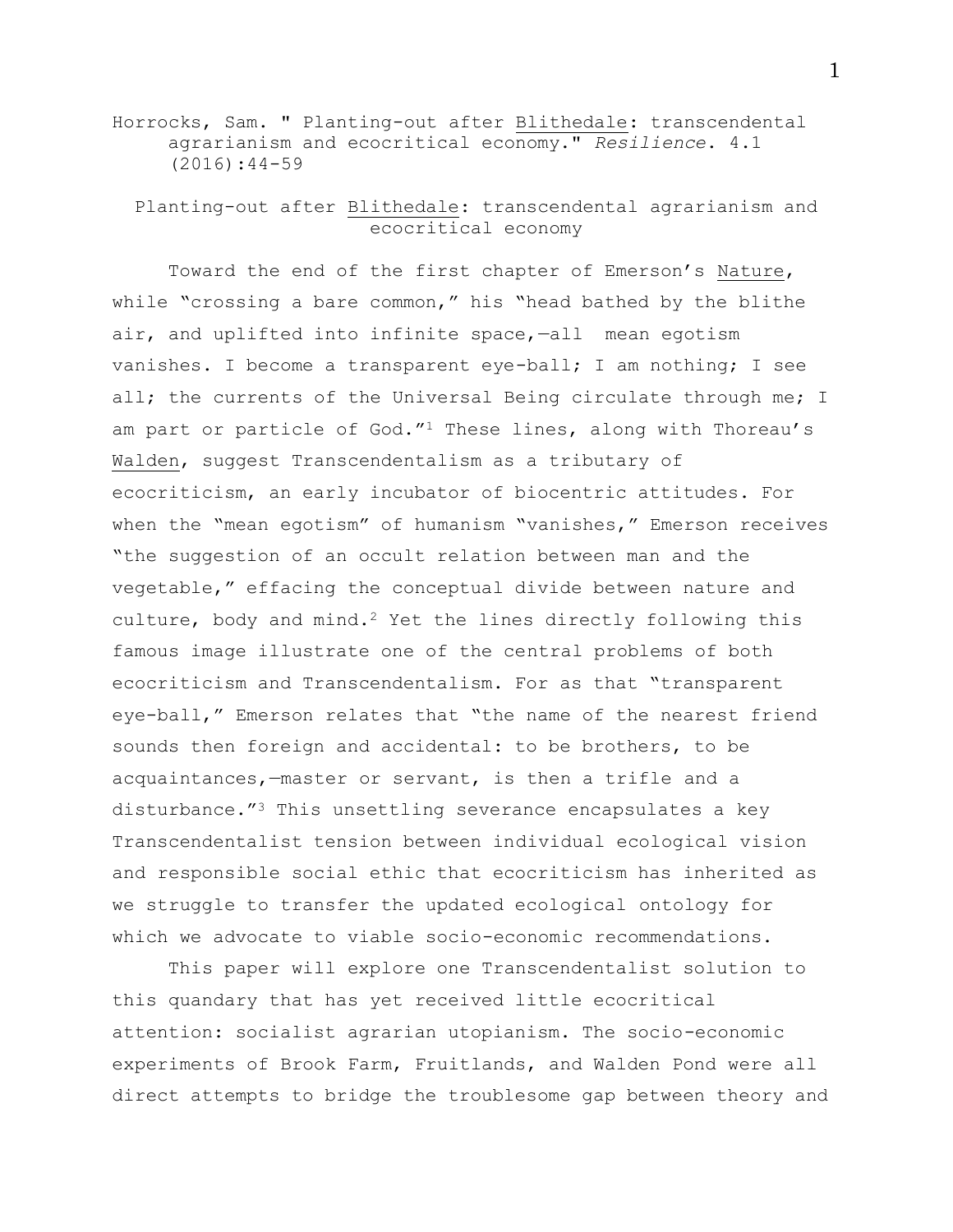practice by applying a Transcendentalist philosophical vision to the actual socio-historical context of 19th-century New England. This essay will thus turn to Hawthorne's Blithedale Romance-a fictionalized account of Brook Farm, where Hawthorne resided, like his poet-narrator Coverdale, for a single summer season—in an attempt to glean positive directions for ecocriticism from Blithedale's shortcomings. For, in the novel's final pages, Coverdale declares that "more and more, I feel that we had struck upon what ought to be a truth. Posterity may dig it up, and profit by it." $4$  This truth, I arque, is one commonly approached: that agrarian engagement is the mental and physical act in which nature and culture meet. The failure of Blithedale is due not to its georgic preoccupation but due to its pervasive social strategy of detachment, a tactic that begins within individual human souls and extends in concentric rings to the settlement's relationship with its wider economic community and ultimately to the vast order of space, time, and nature itself. My reading suggests that ecocritics looking for social applications should train their gaze toward a new sort of agrarianism, one unmoored from utopian prospects of a society of small farms, and that instead places emphasis on evaluating and performing more meaningful and responsible labor within existing ecosocial networks.

## <SPACE>

As yet neither Blithedale, nor the general topic of Transcendental utopianism, has received extended ecocritical attention. This may appear surprising, given the importance of Romanticism and bioregionalism to the development of ecocriticism, but the neglect of Transcendental utopias corresponds with ecocriticism's wariness of wading into the sticky realms of application. Though ecocriticism was animated early by the promise, indeed the necessity, of a literary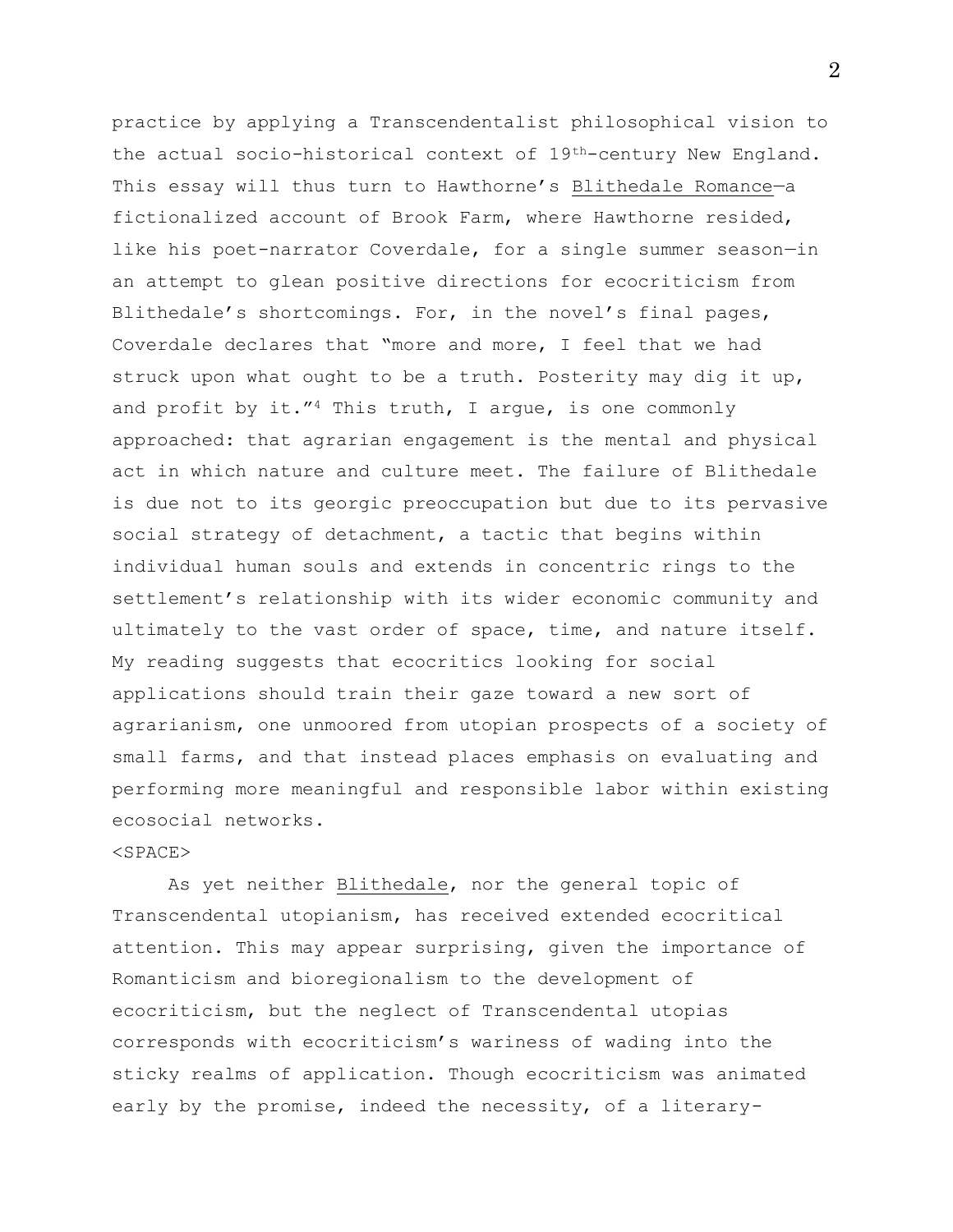theoretical "return to activism" and a "re-engagement with realism" that would extend its ontological revisions outside of the academy to assist the aversion of environmental catastrophe, $5$ it has largely elided discussion of the economic changes needed to do so. Accordingly, the one extended ecocritical reading of Transcendentalist social projects, Lance Newman's Our Common Dwelling, is inspired by the same desire for biting ecocritical application that drives this essay. Writing in 2005, Newman recognizes ecocritical practice to "suffer from the weaknesses of the postmodernist tradition it extends," namely that "it is so willing to see performing radicalism, thinking difference, or renarrating history, not just as necessary but also as sufficient forms of political action."<sup>6</sup> This is especially troubling since the political strategy of consciousness-raising Newman identifies can actually collaborate in the perpetuation of oppressive institutional systems by eliding the economic action required to combat them. Indeed, consciousness-raising depends on many such systems (such as the media or representative democratic structures) for enactment of its own supposedly counter-cultural programme. The strength of this postmodern-neoliberal settlement has rendered Newman's call for an ecocritical embrace of the economically-oriented Marxist tradition largely unheeded, and study of Transcendentalist approaches to ecosocial problems have not been further critically plumbed.

Instead, ecocritical reliance on the assumption that discursive changes will necessarily lead to material ones has only increased as economically-oriented critiques languish in favor of either post-colonial calls for an eco-cosmopolitanism reliant on the continuance of neoliberal power structures, or the questionably applicable approach of speculative ontologies that retreat ever further from economic discussion. The former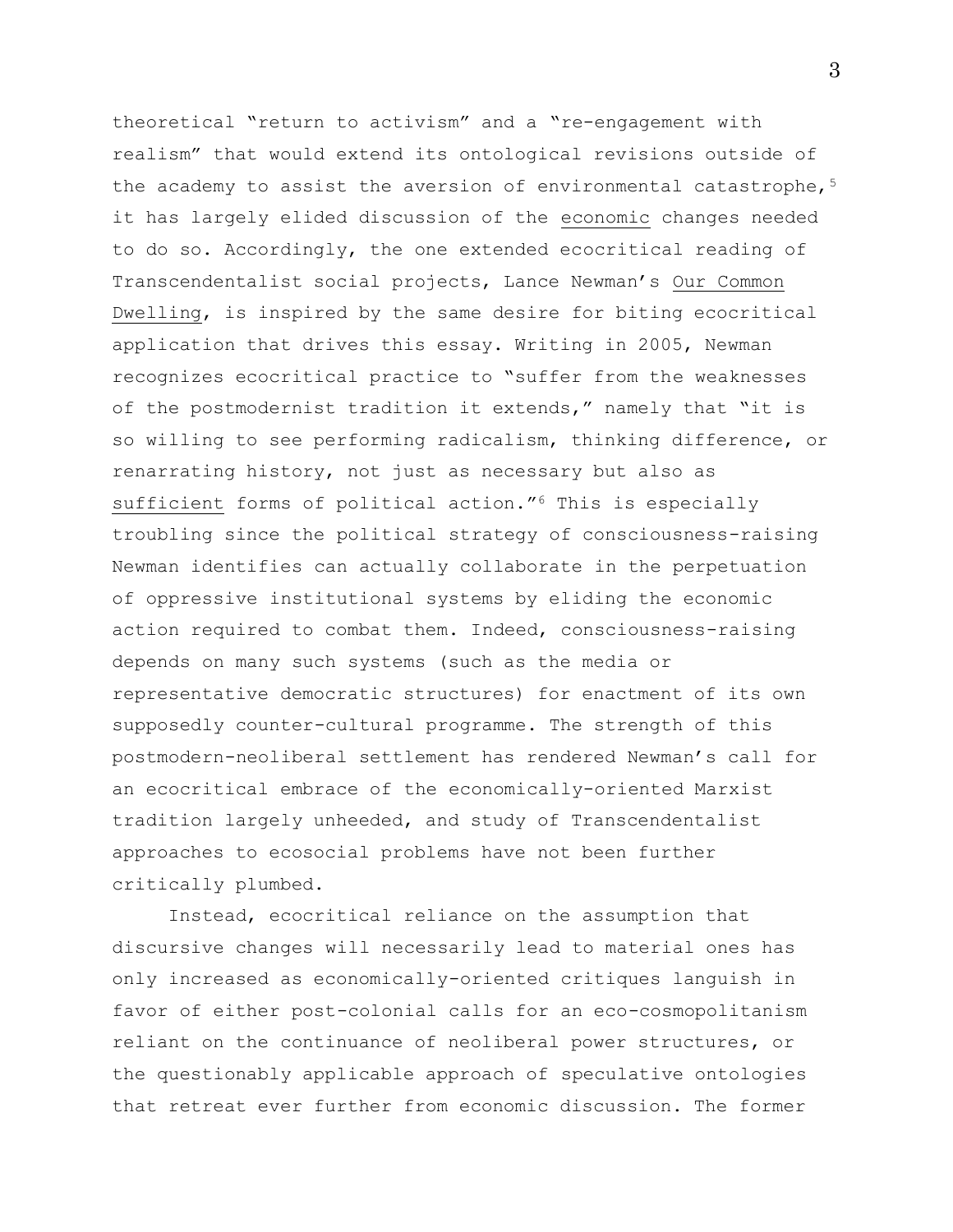direction is illustrated perhaps most prominently within Ursula Heise's 2008 Sense of Place and Sense of Planet, which, positing excessive commitment to fostering political change through a local sense of place "a visionary dead end," advances instead an ideal of "eco-cosmopolitanism" fostering a global "field of reflection" that can allow humanity to address, as a whole, the pressing ecological threats facing our entire species.<sup>7</sup> Ecocosmopolitanism has become the dominant thrust of applied ecocriticism—Graham Huggan, for instance, names it a "politically oriented ecocriticism" and Greg Garrard asserts "its most remarkable aspect" to reside not in its contribution to literary studies but in its "constructive engagement of ecocritical analysis with environmental policy making"8-yet it remains plagued by an over-reliance on the same strategy of consciousness-raising dominant in earlier ecocritical trends. In many ways, eco-cosmopolitanism exacerbates these problems in its reliance on "policy making" and enforcement by the global political power structures that perpetuate norms of environmental destruction and injustice. As Hu Zhihong recognizes,

The so-called planetary sense . . . often conceals ulterior motives, even pretexts for ecological exploitation, environmental racism, and colonialism in the eyes of the disempowered peoples or countries. From a rhetorical standpoint, the planetary vision is often used as a strategy to win the moral high ground, thereby defeating weaker countries. The planetary vision represents more the voice of the first world.<sup>9</sup>

Meanwhile, other popular ecocritical developments in the vein of speculative realism, while offering promising ontological plumbing of nonhuman cultures and rhetorics, simultaneously entail a retreat from questions of economic applicability.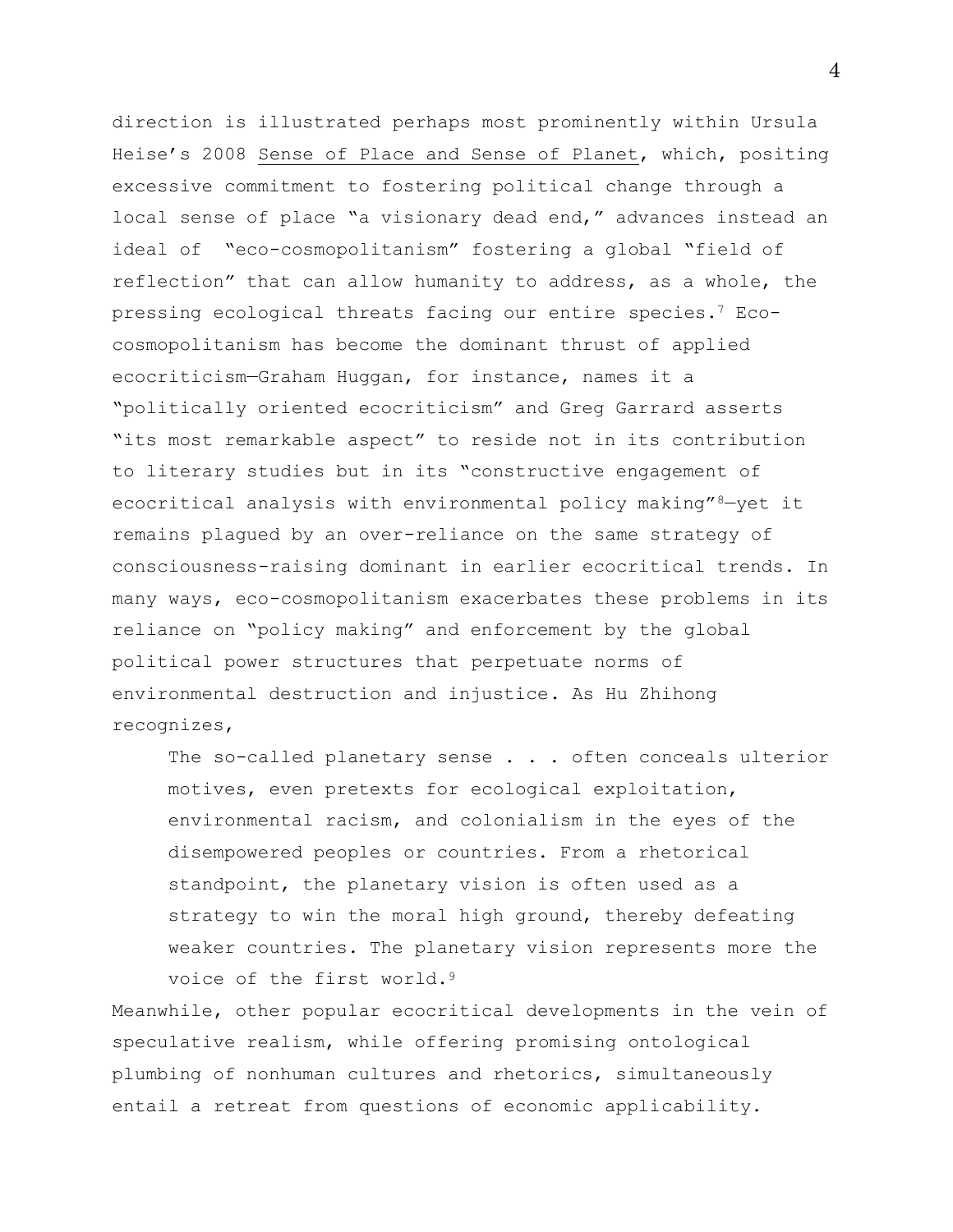Timothy Morton, for instance, has correlated widespread adoption of his object-oriented paradigm to the coming of a vaguely postcapitalist system of "conscious cooperation,"<sup>10</sup> though he gives little indication of what such an economics might look like, and ultimately leans more heavily than ever on the largely unquestioned assumption that discursive changes must lead to material ones. But, to borrow the language of Jameson, that assumption simultaneously provides the rationale behind poststructuralist critique and the logic of late capitalism in that it moves spheres of political action away from the world of action and to that of rhetorical construction, to a leisurebased discursive practice that requires material ecological acquiescence to dominant economic modes and ideologies. As Tim Sweet, one of the few ecocritics to theorize economic activity, warns in the conclusion of American Georgics, "so long as our focus remains perceptual, what we actually do in the world and how we do it may remain secondary issues."<sup>11</sup>

Current ecocritical trends thus appear to be enacting Michael Branch's 1995 fear that the institutionalization of ecocriticism may "simply reproduce the habits of mind that precipitated the environmental crisis."<sup>12</sup> To resist this powerful force, we must recognize that our ecological consciousness is inextricably entwined with the neoliberal economic system in which we daily participate (especially from within the academy). As Sweet recognizes, "labor is life": to "save the environment for future generations, we must begin . . . with that part in which we are already necessarily engaged  $\ldots$  as members of the human community."<sup>13</sup> To plant our new theoretical "habits of mind" outside of humanities departments in ways that will yield materially meaningful results, we must keep our gaze trained directly on the economic landscape in which they must germinate. <SPACE>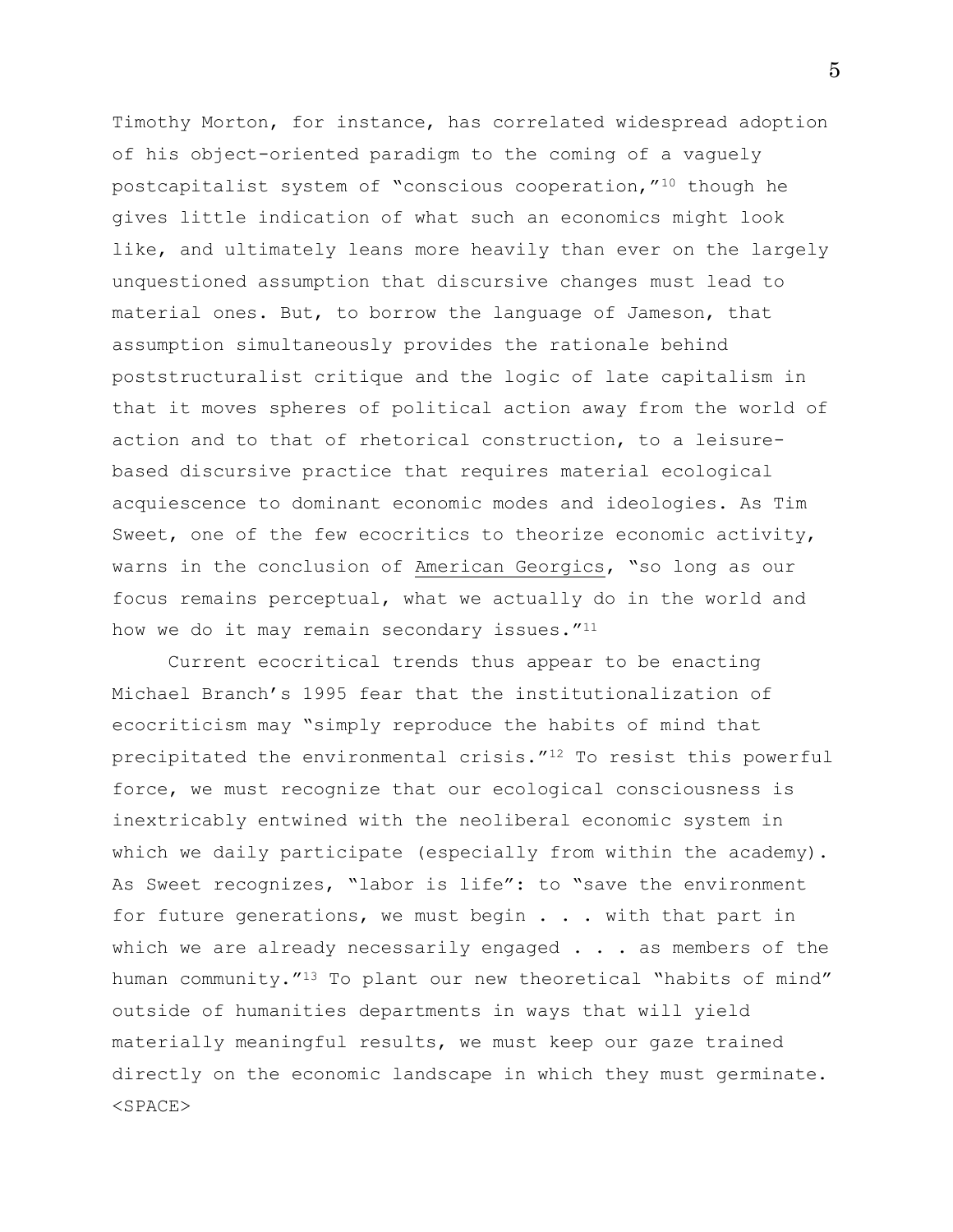Fortunately, we can learn from Transcendentalism's battle with a similar predicament. Brook Farm founder George Ripley writes that the Transcendentalists' "leading idea is the supremacy of mind over matter. Hence they maintain that the truth of religion does not depend on tradition, nor historical facts, but as an unerring witness in the soul."<sup>14</sup> But once truth becomes unmoored from history, even from the "facts" of "matter," what can serve as the ethical basis for inevitable social action? Or, to put the question in ecocritical terms, to what ethics can ecological critique of the hierarchical, binary intellectual tradition of modernity lead when actors remain enmeshed in a staunchly capitalist social economy? Transcendentalists were as susceptible as ecocritics to answering this question by ignoring its relevance. Their standard-bearer Emerson, though perturbed by social injustice, remained more concerned with his "central project" of "unchain[ing] individual minds," and was reluctant to permit this philosophical interests to become bogged down in the difficulties of social implementation.<sup>15</sup> Yet other Transcendentalists maintained that their "metaphysics led inescapably to a social philosophy and to a critique of existing institutions."<sup>16</sup> From this belief stem the economic projects here considered. Richard Francis, in his authoritative treatment of Transcendental Utopias, argues that such plans attempted to

connect the eternal world of nature and natural law … with the dynamic world of history and contingency. They connect subjective and objective, inward and outward, contemplation and action. Utopias provide the bridge the Transcendentalists were seeking, for they are situated exactly halfway between the ideal and the real. $17$ 

Though the utopians, like their broader Transcendentalist brethren, disagreed about many particulars, Francis argues that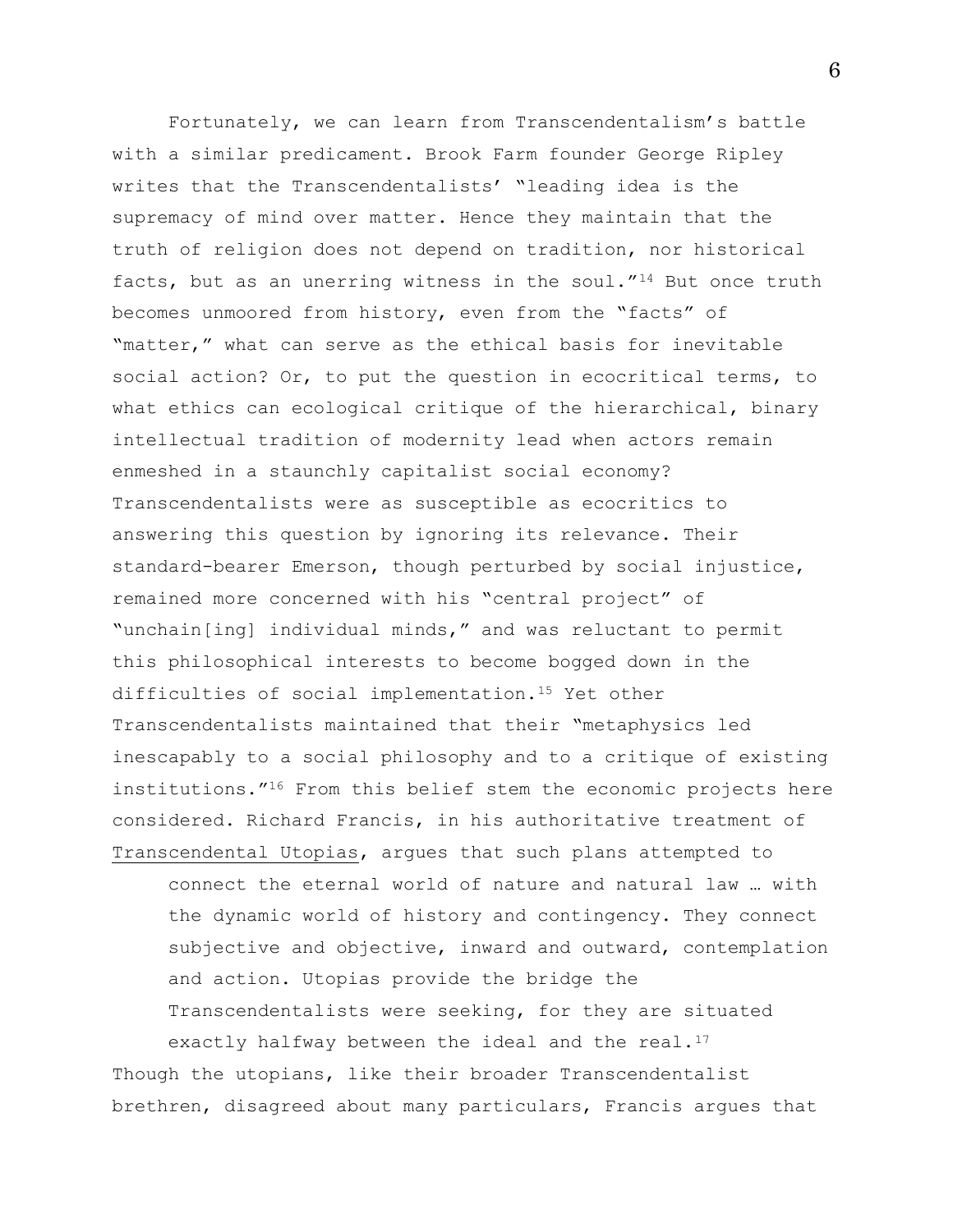they shared a belief in a doctrine of serial order: the idea that the total natural-social world operates according to a set of nested, serial forms, of which a Transcendentalist mindset grants some perception. From this belief flows the utopians' shared conviction that, in the words of Francis, "we have to address ourselves to and perfect the microcosm, though they disagreed about what that might be; and that when we have done so, a new social order will crystallize around it."18

Though the forms of these "perfect microcosms" varied, all shared a basic belief in the centrality of agrarian practice. Newman notes that "efforts to engage in handiwork preoccupied most of the members of the broader Transcendentalist movement,"<sup>19</sup> and farm labor served as the economic base for all of their utopian experiments. Georgic engagement was for the Transcendentalists the primary means of recognizing the single system of order they found to be inherent within a total Nature including both human mind and historical society. Emerson writes in "Musketaquid," for example, that "the order in the field disclose / the order regnant in the yeoman's brain,"<sup>20</sup> and Stephanie Sarver's analysis of his late essay "Farming" extrapolates that "the farmer always exists at the nexus of nature and culture."<sup>21</sup> This is because the georgic act entails, indeed requires, the physical, mental, and spiritual connection of the spheres of mind and matter, nature and history, that the Transcendentalists sought to bring together. In the words of Bronson Alcott, gardening is "the intermingling of mind with matter, a conversion of the earth into man through the mind, the hands assisting."<sup>22</sup> And though Hawthorne and Emerson viewed utopian reforms pessimistically, they still praised agrarian life. Even Blithedale's pastorally-minded, labor-hating Coverdale finds in georgic activity "an unwonted aspect on the face of Nature, as if she had been taken by surprise and seen at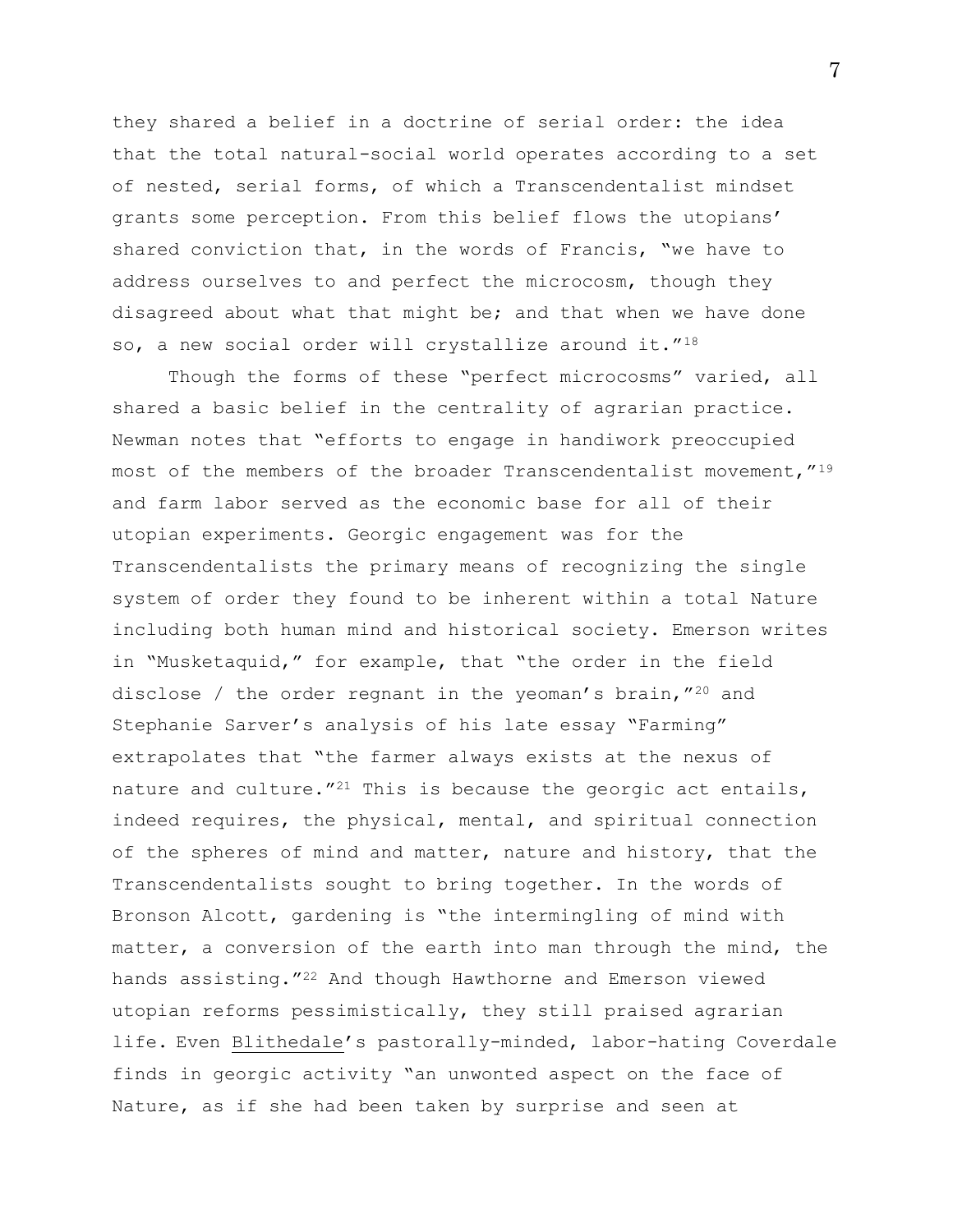unawares, with no opportunity to put off her real look, and assume the mask with which she mysteriously hides herself from mortals."<sup>23</sup> And though Emerson refuses Ripley's request to join Brook Farm, he states in his reply that he will nonetheless seek to "acquir[e] habits of regular manual labor" in his own home and garden.<sup>24</sup> These enthusiastic passages (and the persistent legacy of the agrarian tradition in the modern West) suggest that georgic engagement is a realistic and meaningful socioeconomic application of Transcendentalism's biocentric ontology: by working the land, Blithedalers occupy the space at which nature and culture meet, their working lives becoming an integrative dance with the cosmos.

Transcendentalist enactments of agrarianism failed in practice not due to an improper emphasis on georgic labor indeed, the experiments were surrounded by economically sustainable, even successful agrarian communities, and agriculture remains necessarily practiced productively today both in industrial and subsistence modes—but instead rests ultimately within their theoretical method. Aside from its tendency to render adherents egotistic and hypocritical, the utopians' theory ultimately collapses in its pervasive insistence on detachment from the crystalline Natural order it simultaneously asserts to be total. In "Farming" Emerson states that agrarian activity inspires a recognition that "the great circles in which Nature works" operate

on a method of all for each and each for all*.* The strain that is made on one point bears on every arch and foundation of the structure. There is a perfect solidarity. You cannot detach an atom from its holdings, or strip off from it the electricity, gravitation, chemic affinity or the relation to light and heat and leave the atom bare. No, it brings with it its universal ties.<sup>25</sup>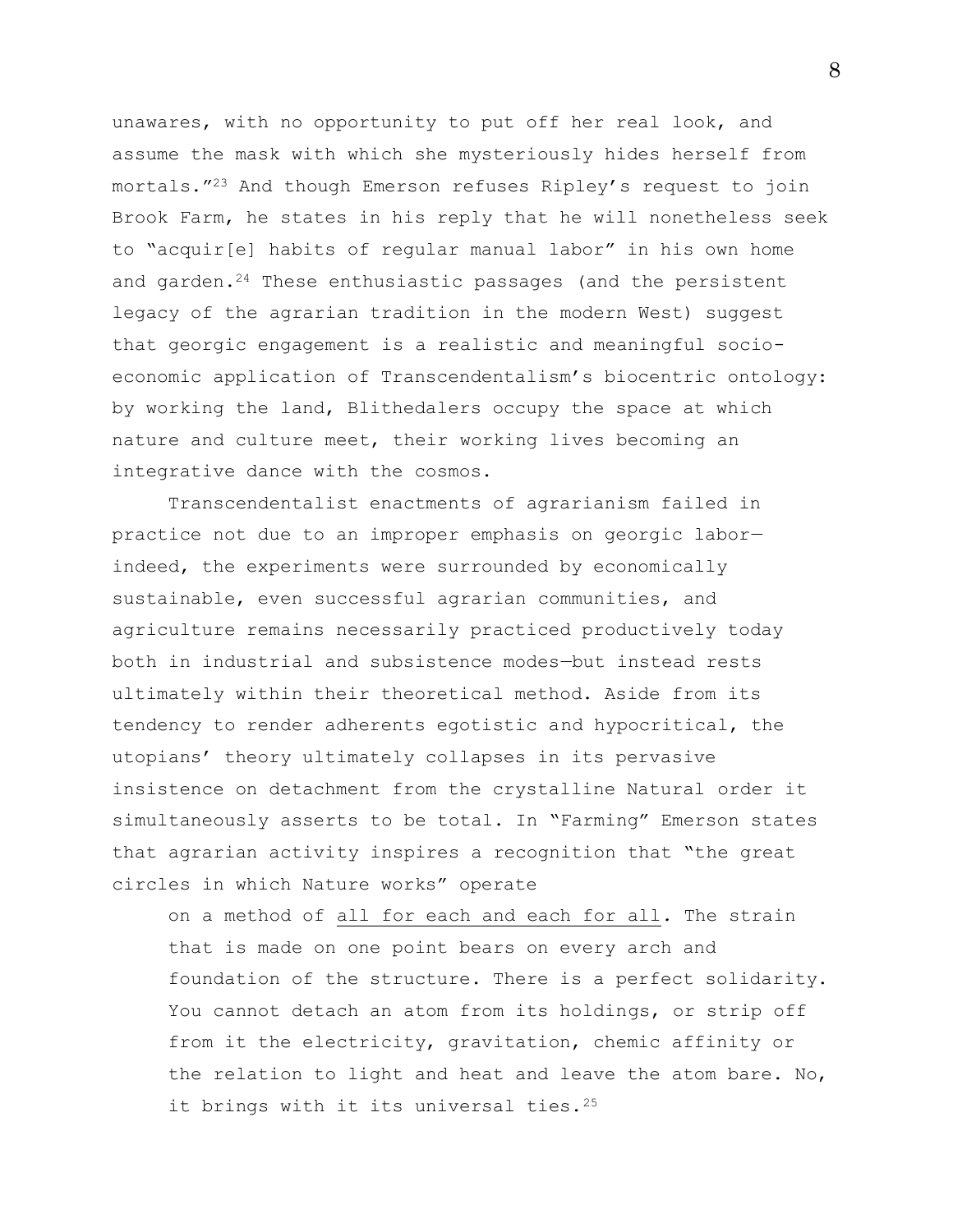This is both an expression of the utopians' insistence on a serial, crystalline order in Nature, and also suggests their central trouble: "you cannot detach" from this complex. If our socio-ecology is crystalline, it must bind with its "universal ties" the entire cosmos, all objects and ideas, in which the practitioners of Brook Farm and Blithedale are unbreakably entwined. Any social theory predicated on "estrang[ement] from the world," as Coverdale puts it, is thus bound to fail in economic practice, creating detachment where it seeks connection.

## <SPACE>

Hawthorne offers critique of Blithedale (and by extension Brook Farm) most obviously through the character of Hollingsworth, whose dedication to his "philanthropic theory" engenders an ironic egotism and hypocrisy due to inevitable detachment of his actual and proposed actions. Coverdale offers a sustained critique of Hollingsworth throughout the novel, and considers devotion to specific ideas of social reform an essentially selfish enterprise in which otherwise benevolent and kind souls become narcissistically wedded to the execution of their own achievements, distorted from social good to personal goal and eventually leading to an "all-devouring egotism."<sup>26</sup> But underlying this moral sits an even more troubling relationship between theory and practice. For, as Coverdale explains,

while our enterprise lay all in theory, we had pleased ourselves with delectable visions of the spiritualization of labor, . . . each stroke of the hoe [promising] to uncover some aromatic root of wisdom . . . [I]n this point of view, matters did not turn out quite so well as we anticipated. . . . Our thoughts . . . were fast becoming cloddish. Our labor symbolized nothing, and left us mentally sluggish in the evening.<sup>27</sup>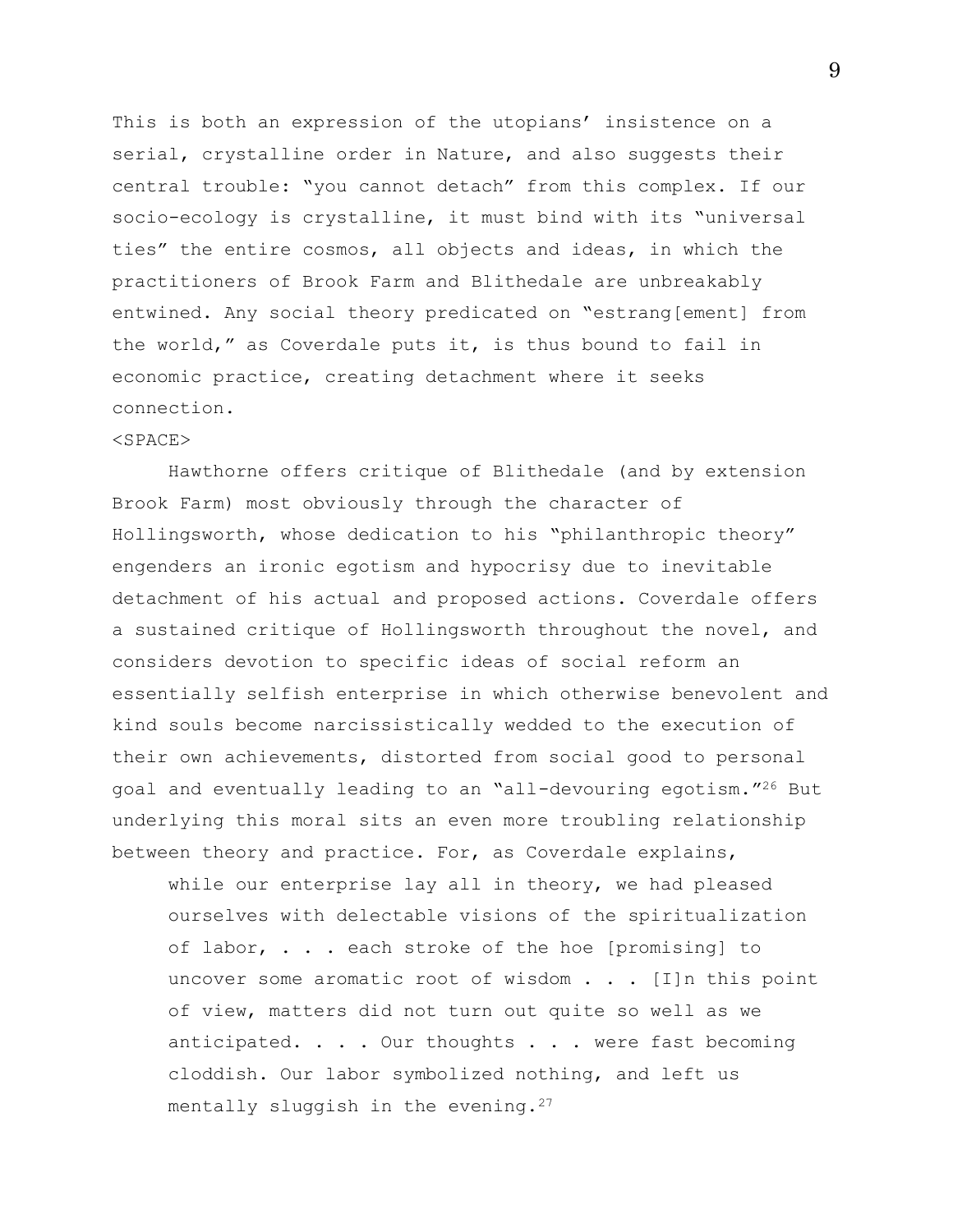Coverdale here draws a sharp dichotomy between labors of the body and mind; agricultural work is supposed to bridge these two areas, yet in practice does not. And indeed, the extent to which shared labors interfered with Hawthorne's individual intellectual pleasures was the primary reason he left Brook Farm, leading him to state famously that "labor is the curse of this world, and nobody can meddle with it, without becoming proportionally brutified."<sup>28</sup> The problem with this view is, of course, that shared labor is the essence of the socialist relationship the community seeks to foster. Without participating in that labor, an individual hypocritically separates his ideals from his daily economic practices, which continue unabated regardless of the rigor of one's internal intellectual activity. More troubling, excusing an individual from labor, especially for the mere purpose of personal pleasure, re-creates the very inequities the scheme seeks to ameliorate; it is by ceasing labor that Hawthorne "brutifies" those who must perform it for him. Coverdale's critique of Hollingsworth's philanthropy is thus aptly directed at Blithedale itself, as its practitioners' commitments to socialist ideals become "false deities" that reflect merely their desire for social change, and not their willingness to make personal economic sacrifices for it.<sup>29</sup> Without materially performing the socio-economic changes this sacrifice entails, Blithedalers detach within themselves the elements of ideals and work, mind and matter, which their community seeks to bridge.

Fractured foundations surely lead to crooked houses, and this individual detachment between ideals and practice further weakens the social ties holding the community together. Coverdale tells us that Blithedale is "a society such as seldom met together; nor, perhaps, could it reasonably be expected to hold together long. Our bond, it seems to me, was not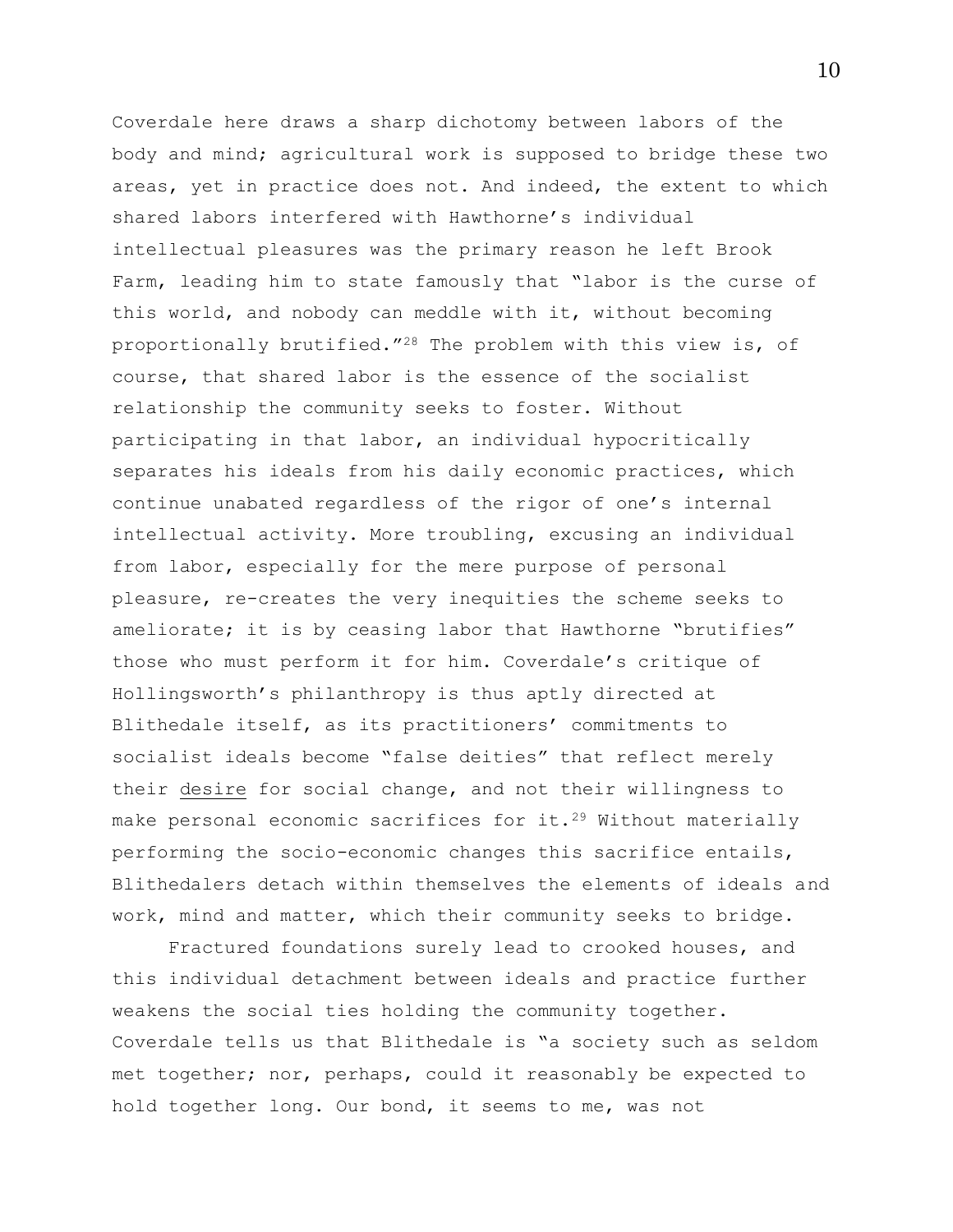affirmative, but negative."<sup>30</sup> Mutual dissatisfaction with the social status quo is not a strong binding force, and the Blithedalers' differing opinions regarding the appropriate "substitution" ultimately leads to the main characters' exits from the community.<sup>31</sup> This is largely why successful intentional communities in American history are often religiously based, since their participants possess a shared vision of both wider society's ills and its prescription, and find the primary gain of their projects to be the spiritual benefits arising from close economic association. At Blithedale, however, Hollingsworth rejects Coverdale's pleas to incorporate his philanthropic ideas within Blithedale's larger mission, his theory instead requiring the hijacking of the entire community to ensure ideological purity. Blithedalers thus extend their detachment from their own actions to disconnection from each other, as they remain more loyal to their own theoretical commitments than to economic relationships with their associates.

Yet Blithedale's most obvious flaw, and the critique most often leveled at similar communities since, is its economically impractical and philosophically unsound detachment from existing social reality. The most obvious way in which this occurs is that, since the Blithedalers sell their agricultural products in the local markets, the very labor upon which their connection between mind and matter is predicated is itself a direct interaction with the traditional economic systems they sought to escape. But beyond that irony, as Coverdale notes early in his stay, "as regarded society at large, we stood in a position of new hostility; rather than new brotherhood."<sup>32</sup> This problem also plagues many revolutionary socialist movements: the initially universal values of liberté, égalité, et fraternité grow more and more limited in scope as they are forced to exclude those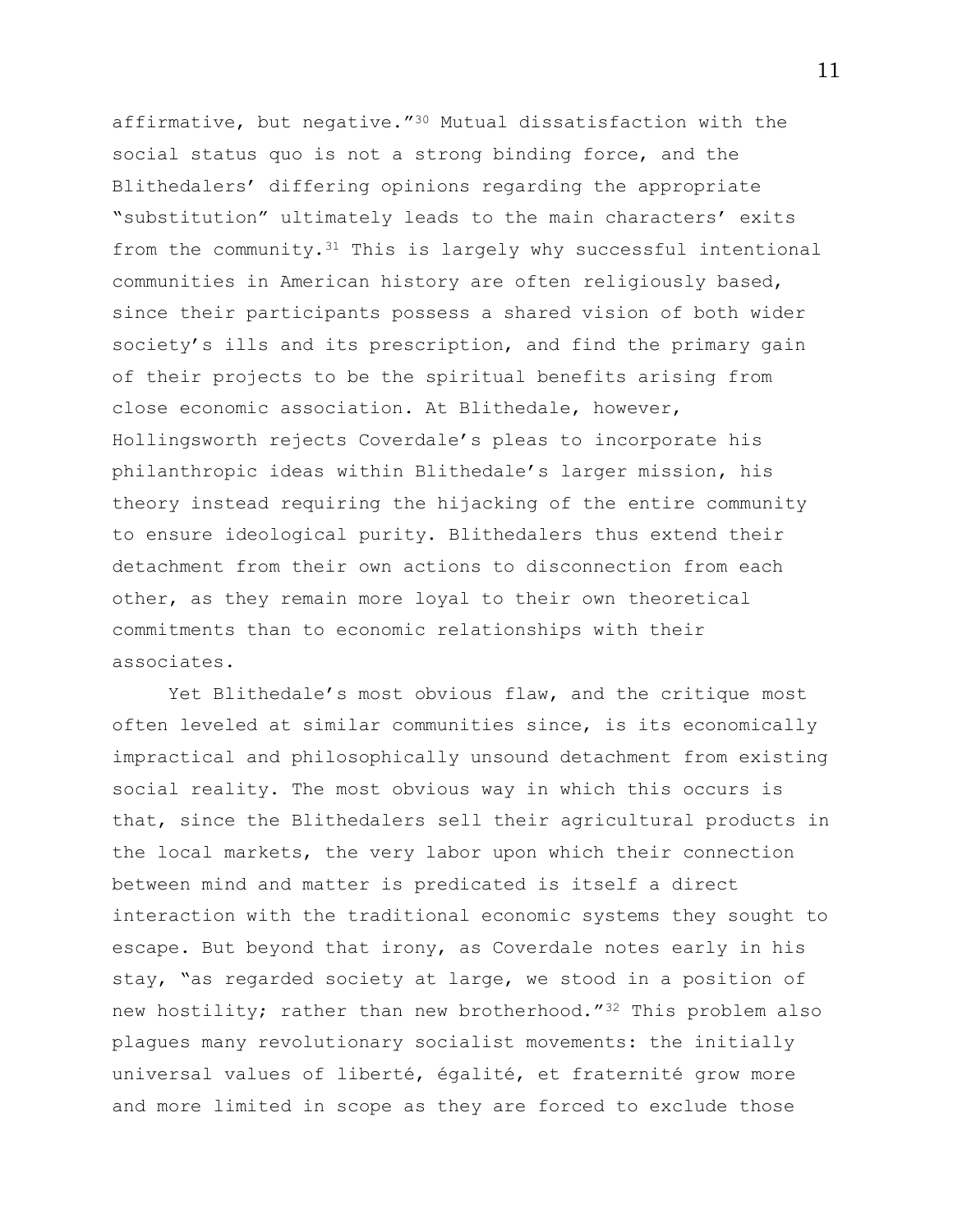who inevitably disagree. And though Blithedale was no violent revolution, its lofty Transcendentalist rhetoric of reform necessitated the Othering of outsiders, who take the ironic form not of wealthy Boston merchants or politicians but neighboring farmers, those who have been practicing for their entire lives the georgic connections between nature and culture the Blithedealers wish to foster anew. Blithedalers imagine a "millennium of love," yet are unable to realize it due to the deeply rooted ideologies of class upon which their own philosophical projects "unhesitatingly" depend.<sup>33</sup> Coverdale conjectures that Hollingsworth, for instance, views "all Mankind" as "but another yoke of oxen, as stubborn, stupid, and sluggish as our old Brown and Bright," revealing Blithedale to deepen the very economic distinctions it seeks to efface.<sup>34</sup>

But the widest level of Blithedale's nested detachment is from time itself, as the community denies history in its refusal to connect to any outside context, rendering it impotent to effect change beyond its boundaries. After his initial exit from the community, Coverdale reflects that at Blithedale he

was beginning to lose the sense of what kind of world it was, among innumerable schemes of what it might or ought to be. It was impossible, situated as we were, not to imbibe the idea that everything in nature and human existence was fluid, or fast becoming so; . . . that it was a day of

crisis, and that we ourselves were in the critical vortex.<sup>35</sup> The problem with this idea is that it is discordant from the ordered view of the universe Transcendentalist philosophy promotes. For the utopians did not operate in a void: there already existed an ecological structure of which nature, culture, and the utopians themselves were a part. A locally perfected microcosm cannot, as the utopians believed, inspire a new social order to crystalize around it when that microcosm is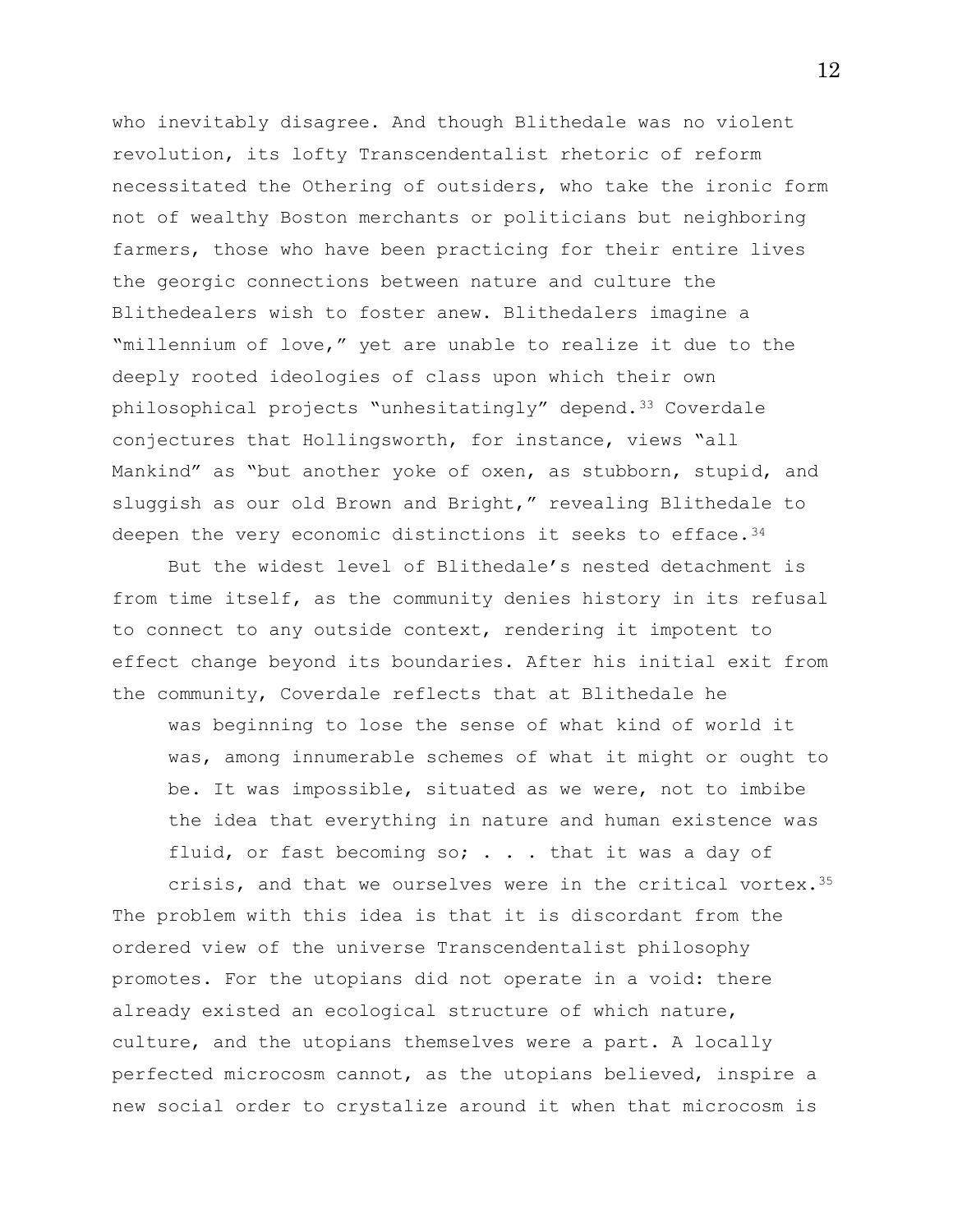already inevitably bound in an existing material plane. The only way this theory could be enacted were if its proponents created a totally new plane, a new environment upon which a new order could form. This may have seemed plausible to early Americans, who lived on the edge of a vast, supposedly empty "wilderness," but recent ecological theory demonstrates its impossibility in its recognition of the totally networked interactions of all object relations: there is only one plane, one cosmic network, upon which we are permitted to act. Hawthorne expresses this sentiment throughout his oeuvre by consistently stressing the irrepressibility of the past. Read in this context, it is ultimately the historical tradition from which Blithedale cannot break; in fact, the tradition breaks Blithedale. Coverdale considers the community "part of another age, a different state of society, a segment of an existence peculiar in its aims and methods, a leaf of some mysterious volume, interpolated into the current history which Time was writing off."<sup>36</sup> But of course, this is not materially true, since Blithedale is inevitably bound, influenced, and guided by its location in space and time. As Coverdale finally realizes, "the soil, beneath our feet, [is] fathom-deep with the dust of deluded generations, on every one of which, as on ourselves, the world had imposed itself as a hitherto unwedded bride."<sup>37</sup>

The absurd hypocrisy of the Blithedale project is captured well in the climactic scene of revelry Coverdale finds upon his return to the farm. Rather than working the fields, where Coverdale expects them, his former companions are masquerading as a motley assortment of Indians, shepherds, and mismatched gods and goddesses, attempting the creation of new traditions which, while enjoyable, are mere childish play, in which one pretends to live a life one does not. Silas Foster, the workingclass farmer who manages the actual operations of Blithedale,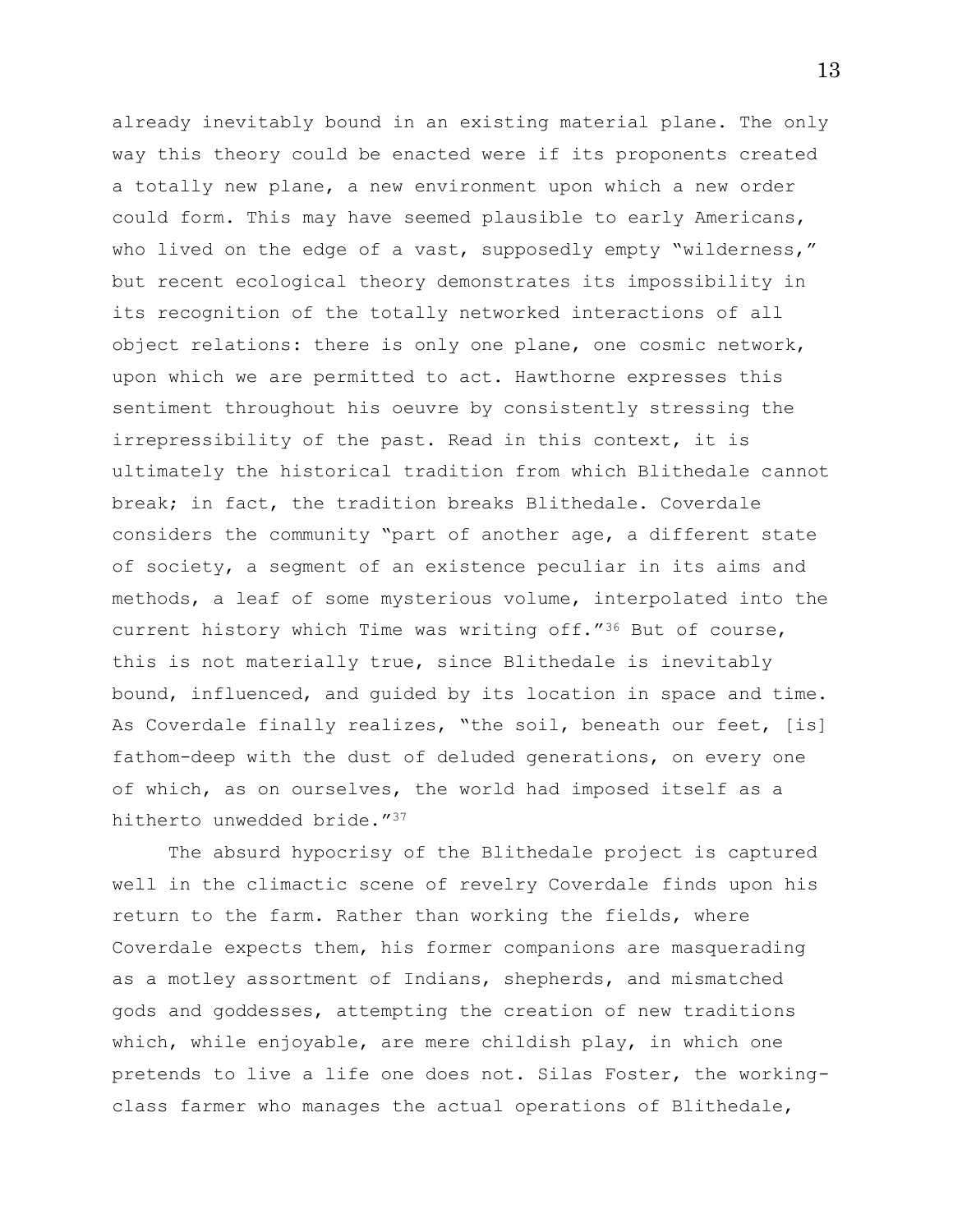simply looks on, doing "more to disenchant the scene" in his reminder of economic reality "than twenty witches and necromancers could have done, in the way of rendering it weird and fantastic."<sup>38</sup> As Coverdale attempts escape of these "chimaeras," he finds himself stumbling

over a heap of logs and sticks that had been cut for firewood, a great while ago, by some former possessor of the soil. … But, being forgotten, they had lain there, perhaps fifty years, and possibly much longer; until, by the accumulation of moss, and the leaves falling over them and decaying there, from autumn to autumn, a green mound was formed, in which the softened outline of the wood-pile was still perceptible.<sup>39</sup>

Yet this reminder of the cyclical context of natural economic reality, of relation between trees, humanity, climate and death, can last only momentarily for Coverdale, who is quickly drawn back into the romantic windings of the novel's plot. The only thing that can truly shake the Blithedalers out of their agrarian masquerade is the death of one of their own, Zenobia, whose suicide represents the ultimate, tragic break with reality, the inevitable end of an unmoored life. Coverdale early states that he "shall never feel as if [Blithedale] were a real, practical, as well as poetical system of human life, until somebody has sanctified it by death."<sup>40</sup> Zenobia's demise, however, ironically wrenches the community back into the old system, as the Blithedalers' plans for elaborate new burial traditions are eschewed in the moment, Zenobia ultimately "buried very much as other people have been, for hundreds of years gone by."<sup>41</sup> The Blithedalers are in the end themselves broken by their own Transcendentalist conceptions of natural order, forced to adhere again to existing crystalline socioecology.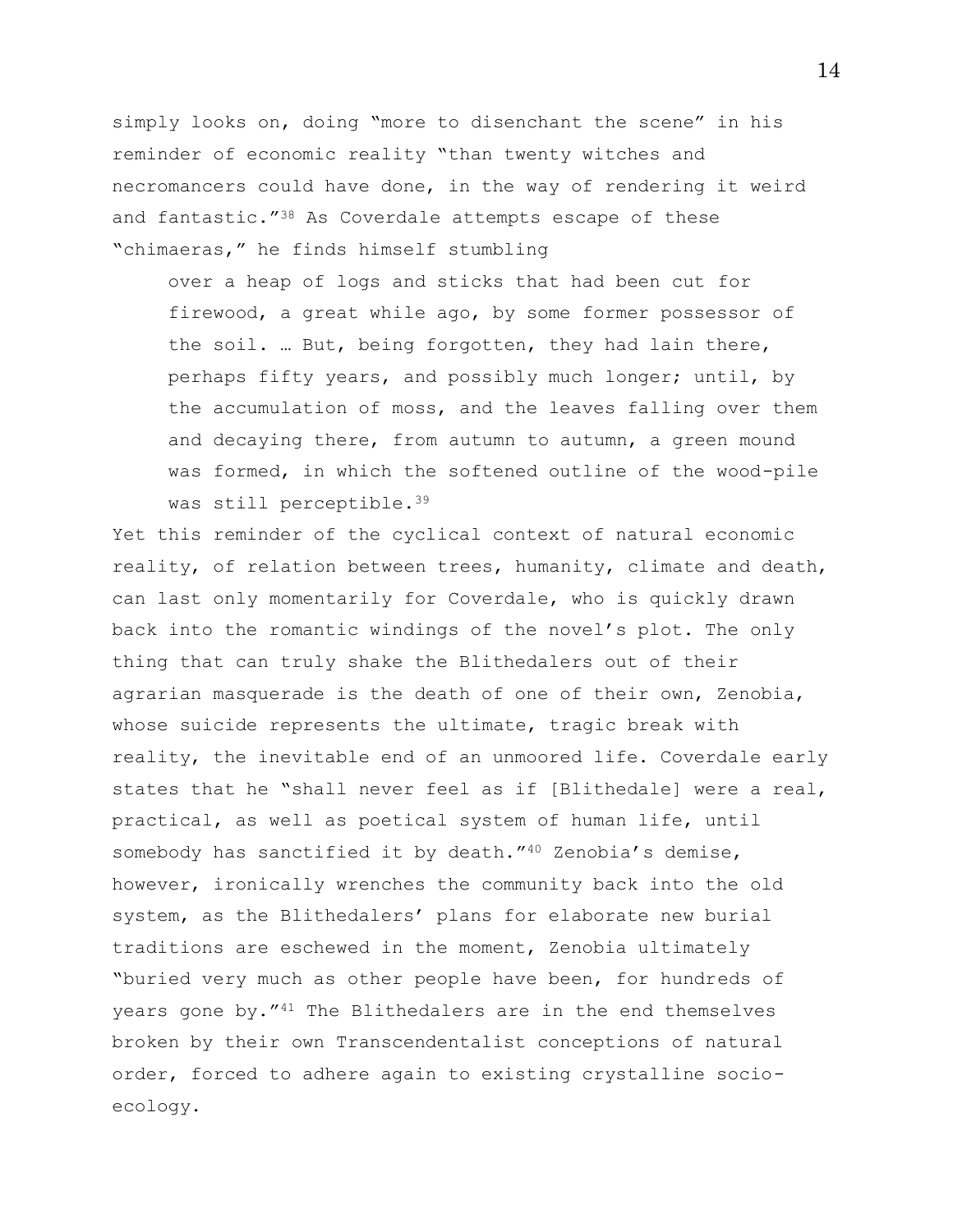<SPACE>

Blithedale seeks to efface the distinction between history and nature, mind and matter, philosophy and economy, yet its insistence on detachment from existing social order denies the extent to which these elements are already firmly intertwined in the cosmic economy of which we are all a part, their cooperative play rendering the distinctions between them already meaningless. Transcendentalist and ecocritical philosophy grasp this in their denial of these binaries, yet both struggle for economic application because, as the Blithedalers discover, all actions are bounded by a greater historical ecological context that does not permit the crystallization of totally new structures; As Zenobia finally realizes, "there are no new truths."<sup>42</sup> This inspires her suicide as it does ecocriticism's applicatory impasse. In the words of Latour, we have "run out of steam" in the wake of socialist failures,  $43$  either denying any stable order to reality in a post-structuralist mood, lapsing into modern arguments for continuing humanist reforms in an (eco)cosmopolitan one, or, most recently, retreating into the asocial safety of ontological speculation.

A better route is to embrace the existing connections between nature and culture in our inexorable cosmic snowflake. Though the Blithedale experiment appears to Coverdale "nothing but dream-work and enchantment," he admits that there "in the sweat of my brow, I had there earned bread and eaten it, and so established my claim to be on earth, and my fellowship with all the sons of labor."<sup>44</sup> As even the urbane and mightily intellectual Hawthorne and Emerson admit, nature and culture meet in the activities of labor through which we all daily construct our existences, and georgic labor is the most direct and honest residence of that nexus. This suggests, then, a form of agrarianism as the apposite social manifestation of a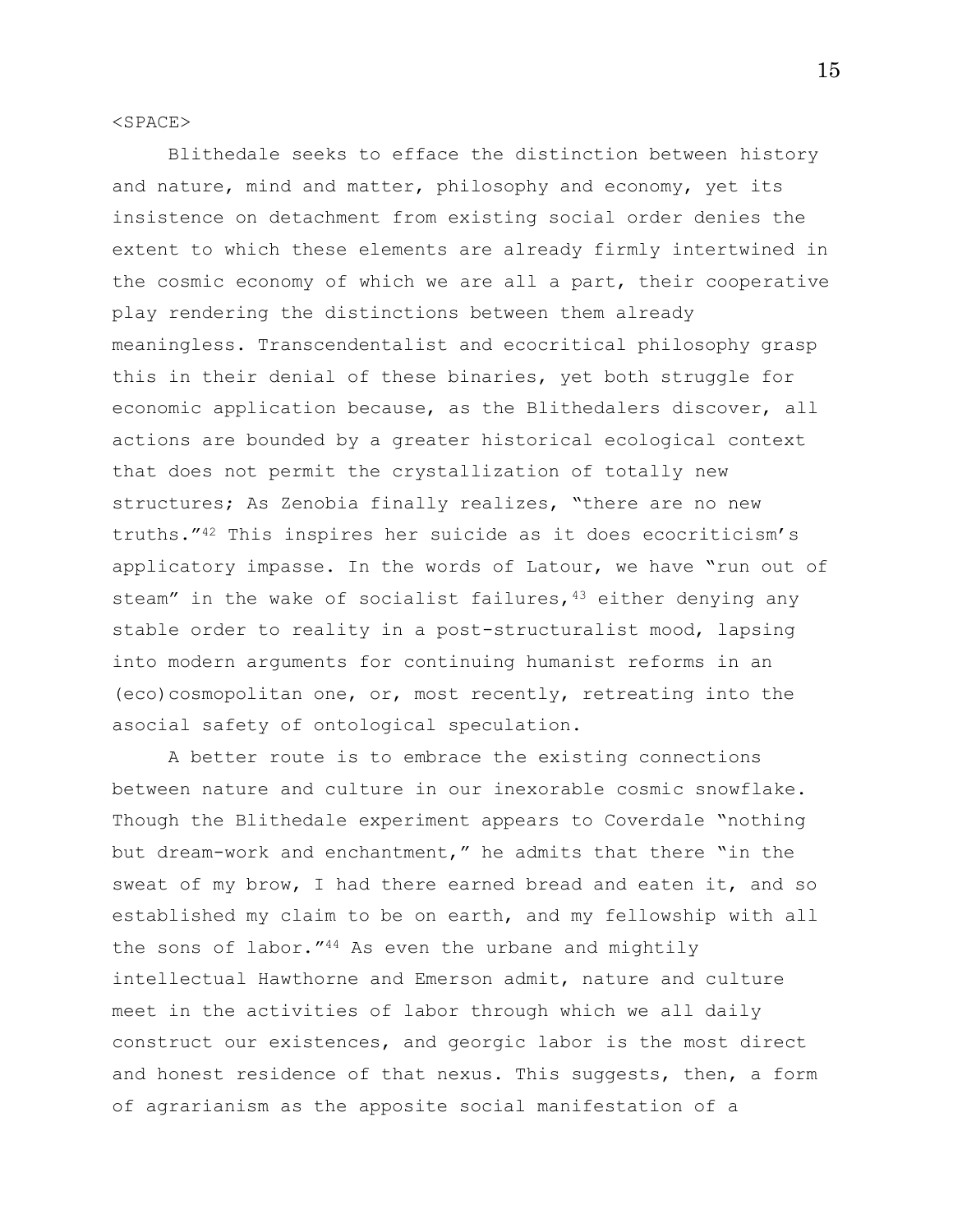biocentric ontology. Agrarianism often appears an unrealistic economic recommendation in our rapidly urbanizing and technology-driven global society, but let us remember that the failure of Blithedale lies not in its agrarianism, but with its utopian impulse. Though an ideal manifestation of a philosophical commitment to agrarianism may well entail an abundance of small farms, an attempt to enact such an imaginative social scheme would inevitably fail since it would require an impossible detachment from our existing crystalline ecosocial order. An agrarianism for the  $21^{st}$ -century must appeal to and build from the living global tradition of georgic engagement that has been the locus of ecological resilience for the entirety of human history, the recent deviation from which drives our accelerating problems with our habitat. Enacting this agrarianism requires no utopian scheme, but merely for us in the West to labor, individually and as a society, a little less like we do now and a little more like human communities in the nonmodern world. Many economists and social scholars have presented detailed recommendations for enacting such changes, often under the moniker of "de-growth."<sup>45</sup>

Ecocriticism can work for this goal within the academy by more often asking questions of economics, and especially of how, why, and how might, we labor. The Blithedale Romance represents Transcendentalism's "economic turn," and ecocriticism needs a better one. We cannot fall into the trap of separating our theoretical endeavors from the realities of the material ecological interactions that sustain our selves. The inclusive global breadth of eco-cosmopolitanism can help us do this—as Siobhan Senier notes, indigenous agrarian cultures are often already "acutely aware of larger political and economic forces that keep interrupting them"46—but such a theoretical commitment needs not be placed in opposition to an agrarian economics that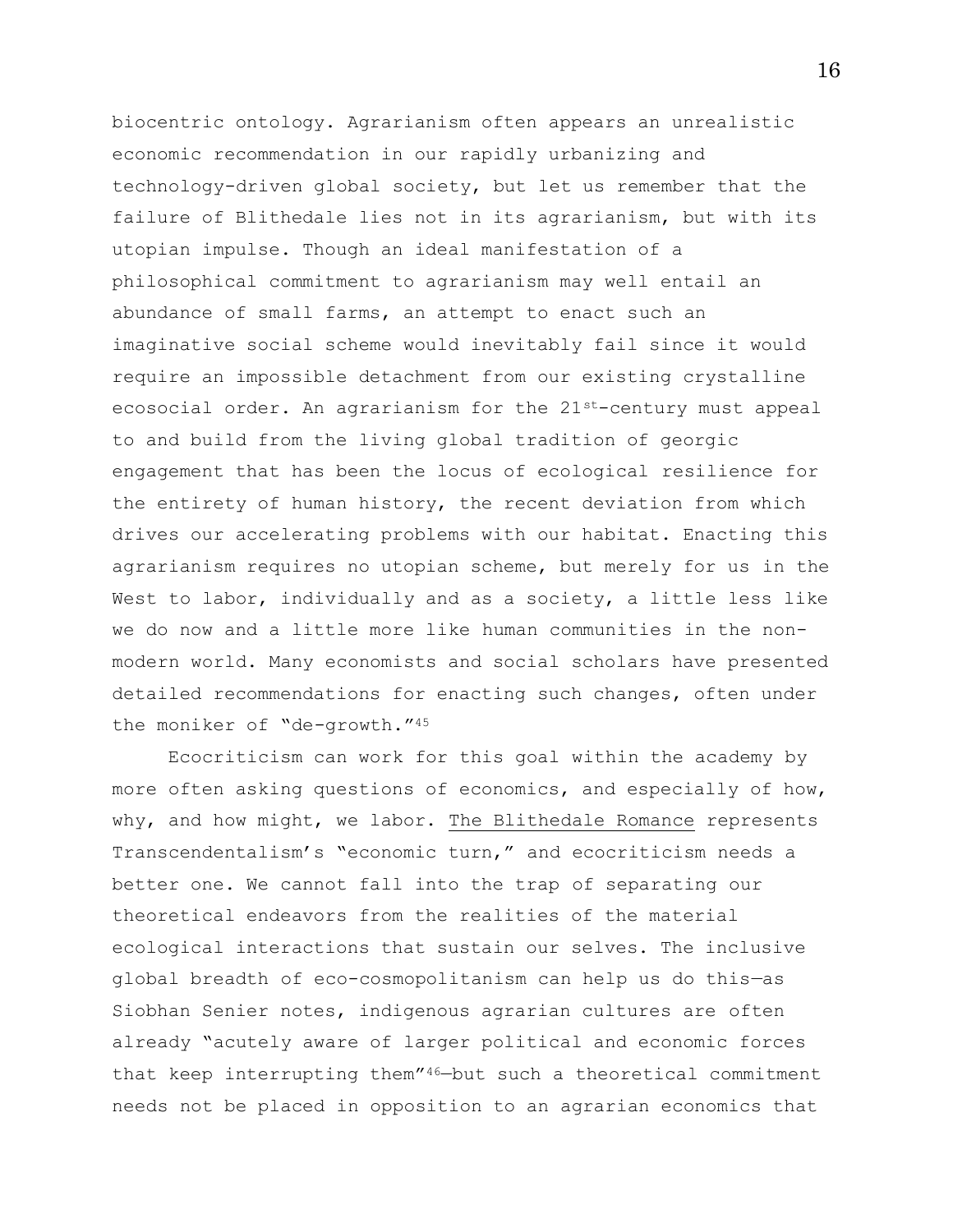appears nostalgic only from an urban Western perspective. For agrarianism is a cultural economy practiced today, in various incarnations and to varying degrees, within every nation on earth, its resilience stemming from, and dependent upon, the extent to which it is able to exist independently of the policies of global economic powers upon which cosmopolitan perspectives, without an economy of their own, must rely.

Luckily, much work toward an ecocritical economics has been done. Among others, Tim Sweet has mapped the literary mode of "early American Georgic," William Major has theorized potential collaboration between cosmopolitanism and agrarianism, Kimberly Smith has explicated Wendell Berry's union of environmentalism and agrarianism, and Janet Fiskio imagines the applicability of the American agrarian tradition to new generations of unlanded migrant workers.<sup>47</sup> Yet key questions of agency, politics, technology, and urbanization remain. In extending these analyses, ecocriticism must focus not merely on creative theorization but also, as Newman quotes Raymond Williams, "creative practice; not casting off ideology or learning phrases about it, but confronting a hegemony in the fibres of the self and in the hard practical substance of effective and continuing relationships."<sup>48</sup> Newman continues that to this end, the job of criticism "is to make available, as a living tradition from which we can learn in the present, the history of revolutionary consciousness in creative, cultural practice."<sup>49</sup> To effect broad and meaningful change, ecocriticism must examine stories and ideas that exist at the working nexus of nature and culture, plumbing them for insights into how we can create, in our own present existences, modes and systems of labor that will offer, instead of anxiety, alienation, and injustice, sustainable ecological attachment.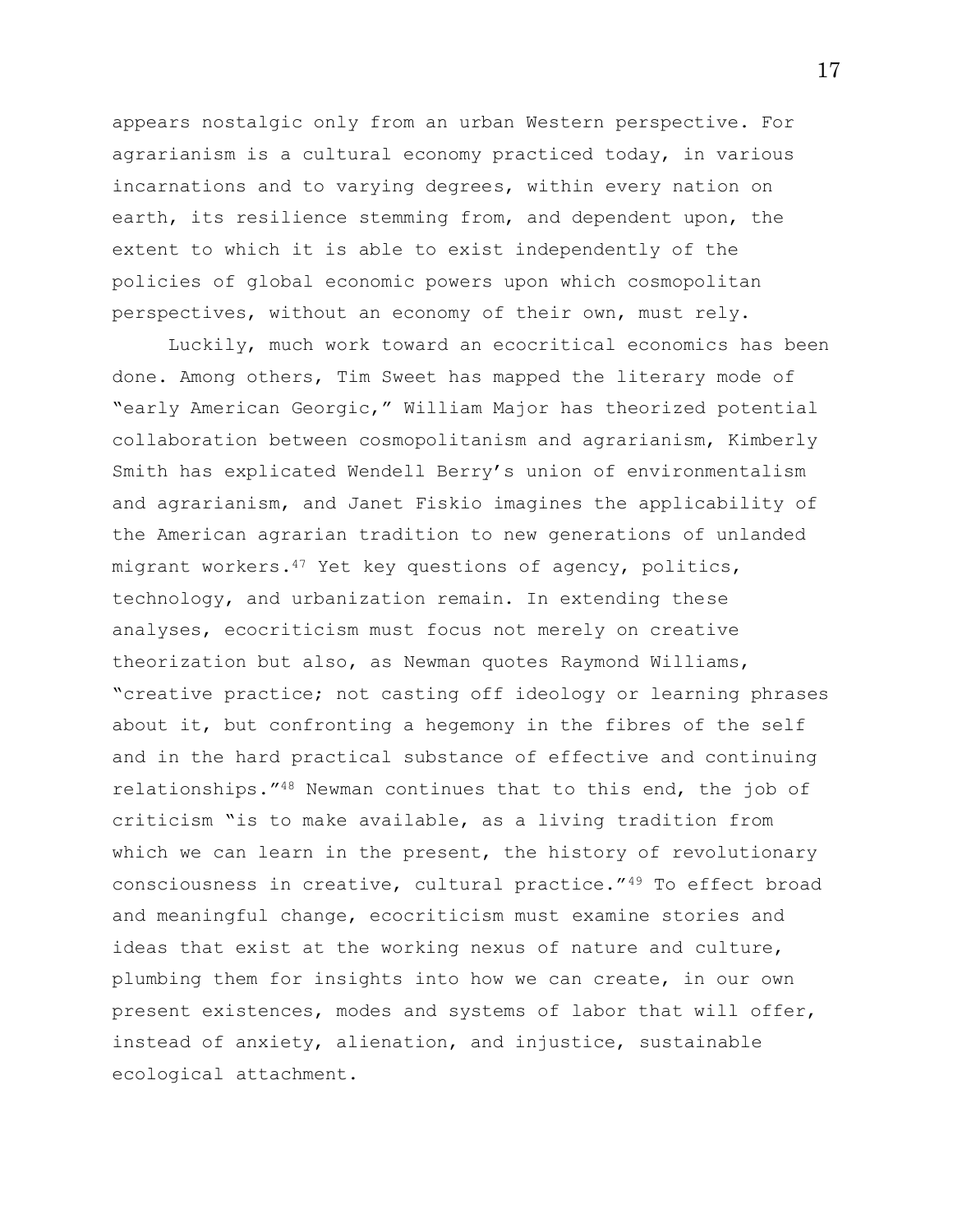WORKS CITED

Alcott, Bronson. The Journals of Bronson Alcott*.* Boston: Little Brown and Company, 1938.

Branch, Michael. "Ecocriticism: Surviving Institutionalization in the Academic Environment." ISLE*.* 2, no. 1 (1994): 91-99.

- Buell, Lawrence. Emerson. Cambridge, MA: Belknap Press, 2004.
- Daly, Herman. Ecological Economics and the Ecology of Economics*.*  Cheltenham: Edward Elgar, 1999.
- Emerson, Ralph Waldo. "Farming." In The Collected Works of Ralph Waldo Emerson, Volume VII*.* Cambridge: Harvard University Press, 2007.
- -- . "Musketaquid." In The Complete Works of Ralph Waldo Emerson*, Volume 9.* (Boston: Houghton, Mifflin and Company, 1904),
- -- . "Nature." The Collected Works of Ralph Waldo Emerson, Volume I. Cambridge, MA: Harvard University Press, 1971.
- ———. The Selected Letters of Ralph Waldo Emerson*.* New York: Columbia University Press, 1997.
- Fiskio, Janet. "Unsettling Ecocriticism: Rethinking Agrarianism, Place, and Citizenship." American Literature*.* 84 no 2 (2012): 301-325.
- Francis, Richard. Transcendental Utopias: Individual and Community at Brook Farm, Fruitlands, and Walden*.* Ithaca: Cornell University Press, 1997.
- Frothingham, Octavius. George Ripley*.* Boston: Houghton, Mifflin and Company, 1882.
- Hawthorne, Nathaniel. The Blithedale Romance. New York: W.W. Norton and Company, 2011.
- ———. The Letters, 1813-1843, Volume XV*.* Columbus: The Ohio State University Press, 1984.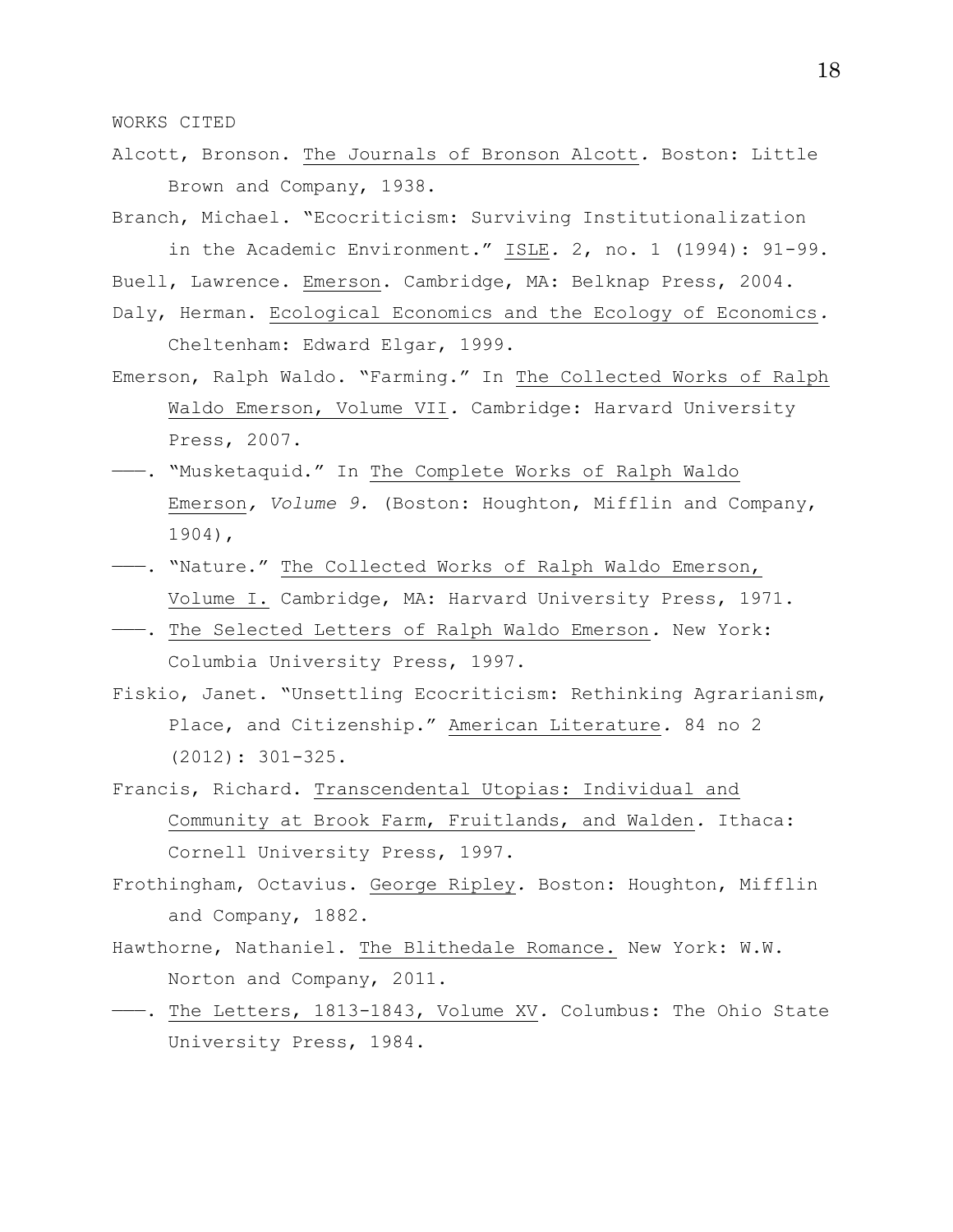- Heise, Ursula. Sense of Place and Sense of Planet: The Environmental Imagination of the Global. Oxford: Oxford University Press, 2008.
- Latour, Bruno. "Why Has Critique Run Out of Steam? From Matters of Fact to Matters of Concern." Critical Inquiry*.* 30, no. 2 (2004): 225-248.
- Lioi, Anthony. "Ursula Heise and Her Work: Toward a Rhizomatic Review." *Resilience.* 1, no 2 (2014).
- Newman, Lance. Our Common Dwelling: Henry Thoreau, Transcendentalism, and the Class Politics of Nature. New York: Palgrave Macmillan, 2005.
- Major, William. Grounded Vision: New Agrarianism and the Academy*.* Tuscaloosa: University of Alabama Press, 2011.
- McKibben, Bill. Deep Economy: The Wealth of Communities and the Durable Future New York: Henry Holt, 2007.
- Miller, Perry. The Transcendentalists: An Anthology*.* Cambridge: Harvard University Press, 1950.
- Morton, Timothy. The Ecological Thought. Cambridge: Harvard University Press, 2012.
- Parini, Jay. "The Greening of the Humanities." The New York Times Magazine. October 29 1995.
- Sarver, Stephanie. Uneven Land: Nature and Agriculture in American Writing*.* Lincoln: University of Nebraska Press, 1999.
- Smith, Kimberly. Wendell Berry and the Agrarian Tradition: A Common Grace. Lawrence: University Press of Kansas, 2003.
- Sweet, Timothy. American Georgics: Economy and Environment in Early American Literature. Philadelphia: University of Pennsylvania Press, 2002.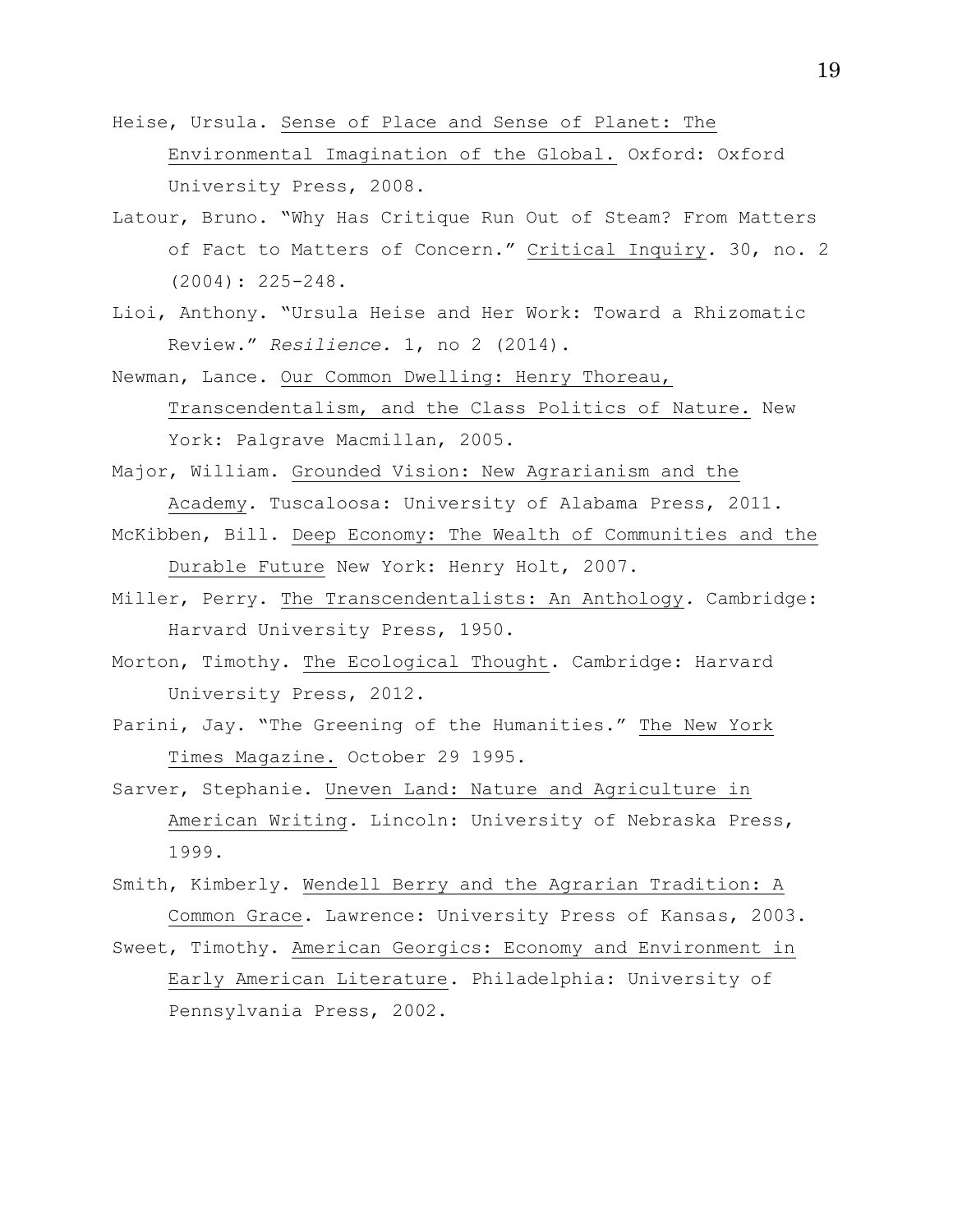<sup>1</sup> Emerson, Ralph Waldo. "Nature." In The Collected Works of Ralph Waldo Emerson, Volume I. (Cambridge, MA: Harvard University Press, 1971), 10  $\overline{\text{2}_1}$  Ibid. <sup>3</sup> Ibid. <sup>4</sup> Hawthorne, Nathaniel. The Blithedale Romance*.* (New York: W.W. Norton and Company, 2011), 167 <sup>5</sup> Parini, Jay. "The Greening of the Humanities." *The New York Times Magazine.*  October 29 1995. 6 Newman, Lance. Our Common Dwelling: Henry Thoreau, Transcendentalism, and the Class Politics of Nature*.* (New York: Palgrave Macmillan, 2005), 17  $^7$  Heise, Ursula. Sense of Place and Sense of Planet: The Environmental Imagination of the Global*.* (Oxford: Oxford University Press, 2008), 21, 57 <sup>8</sup> Lioi, Anthony. "Ursula Heise and Her Work: Toward a Rhizomatic Review." Resilience*.* 1, no 2 (2014)  $\overline{9}$  Ibid. <sup>10</sup> Morton, Timothy. The Ecological Thought*.* (Cambridge: Harvard University Press, 2012), 122 <sup>11</sup> Sweet. Timothy. American Georgics: Economy and Environment in Early American Literature*.* (Philadelphia: University of Pennsylvania Press, 2002), 156 <sup>12</sup> Branch, Michael. "Ecocriticism: Surviving Institutionalization in the Academic Environment." ISLE*.* 2, no. 1 (1994): 91-99, 98 <sup>13</sup> Sweet, *Georgics*, 2 <sup>14</sup> Frothingham, Octavius. George Ripley*.* (Boston: Houghton, Mifflin and Company, 1882), 84 <sup>15</sup> Buell, Lawrence. Emerson. (Cambridge, MA: Belknap Press, 2004), 9 <sup>16</sup> Miller, Perry. The Transcendentalists: An Anthology*.* (Cambridge: Harvard University Press, 1950), 72 <sup>17</sup> Francis, Richard. Transcendental Utopias: Individual and Community at Brook Farm, Fruitlands, and Walden*.* (Ithaca: Cornell University Press, 1997), xi  $18$  Ibid., 34 <sup>19</sup> Newman, Dwelling, 124 <sup>20</sup> Emerson, Ralph Waldo. "Musketaquid." In The Complete Works of Ralph Waldo Emerson*, Volume 9.* (Boston: Houghton, Mifflin and Company, 1904), 50-1 <sup>21</sup> Sarver, Stephanie. Uneven Land: Nature and Agriculture in American Writing*.*  (Lincoln: University of Nebraska Press, 1999), 45 <sup>22</sup> Alcott, Bronson. The Journals of Bronson Alcott*.* (Boston: Little Brown and Company, 1938), 344 <sup>23</sup> Hawthorne, Blithedale, 48 <sup>24</sup> Emerson, Ralph Waldo. The Selected Letters of Ralph Waldo Emerson*.* (New York: Columbia University Press, 1997), 245 <sup>25</sup> Emerson, Ralph Waldo. "Farming." In The Collected Works of Ralph Waldo Emerson, Volume VII*.* (Cambridge: Harvard University Press, 2007), 72 26 Hawthorne, Blithedale, 51 <sup>27</sup> Ibid., 47-8 <sup>28</sup> Hawthorne, Nathaniel. The Letters, 1813-1843, Volume XV*.* (Columbus: The Ohio State University Press, 1984), 558 <sup>29</sup> Hawthorne, Blithedale, 51 <sup>30</sup> Ibid., 45 <sup>31</sup> Ibid. <sup>32</sup> Ibid., 17 <sup>33</sup> Ibid. 19 <sup>34</sup> Ibid., 71 <sup>35</sup> Ibid., 98 <sup>36</sup> Ibid., 101

l